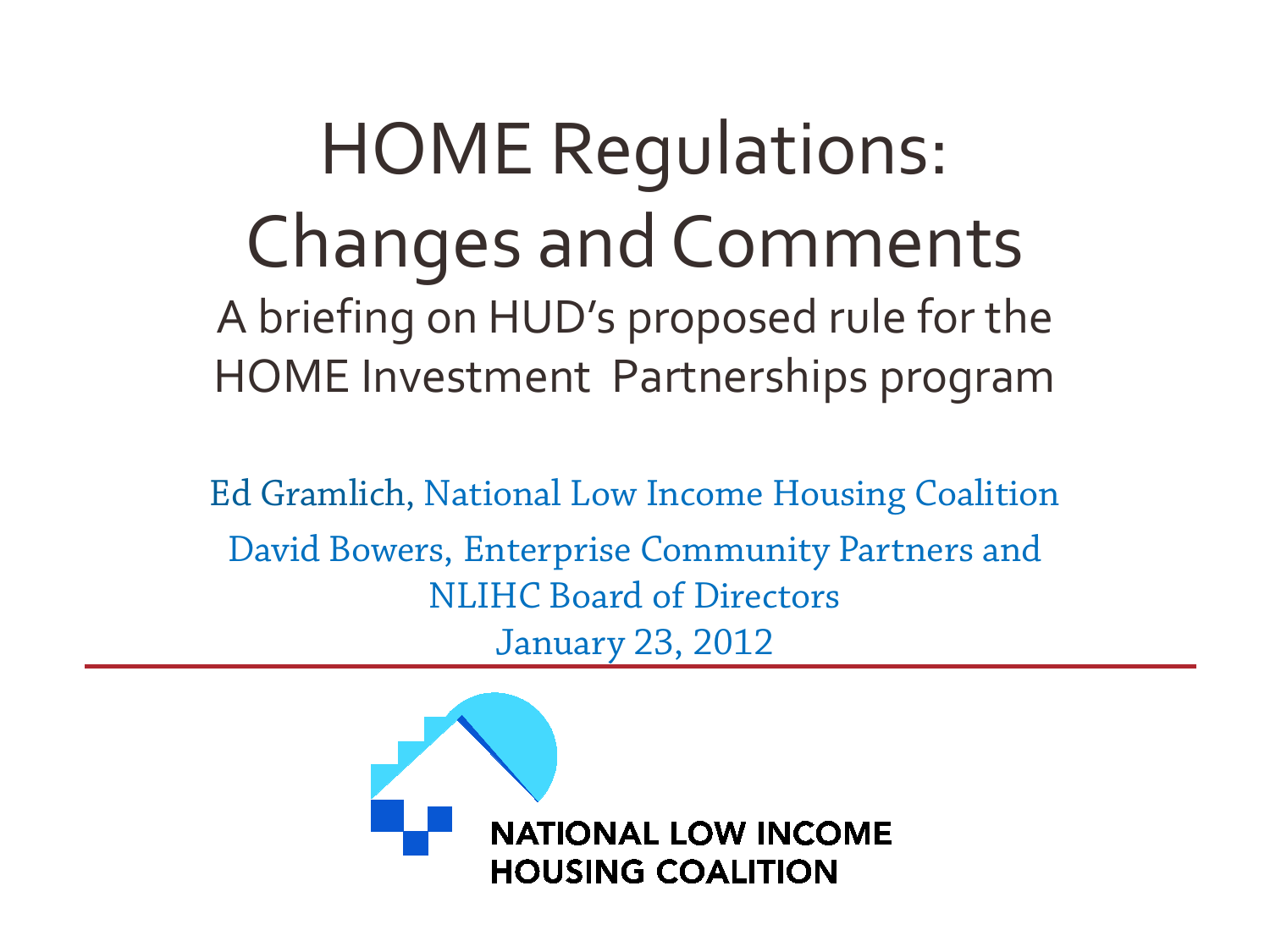### National Low Income Housing Coalition

- Dedicated solely to achieving socially just public policy that assures people with the lowest incomes in the United States have affordable and decent homes.
- Materials for today's presentation available at: [www.nlihc.org](http://www.nlihc.org/).
- Webinar will be archived and presentation e-mailed.

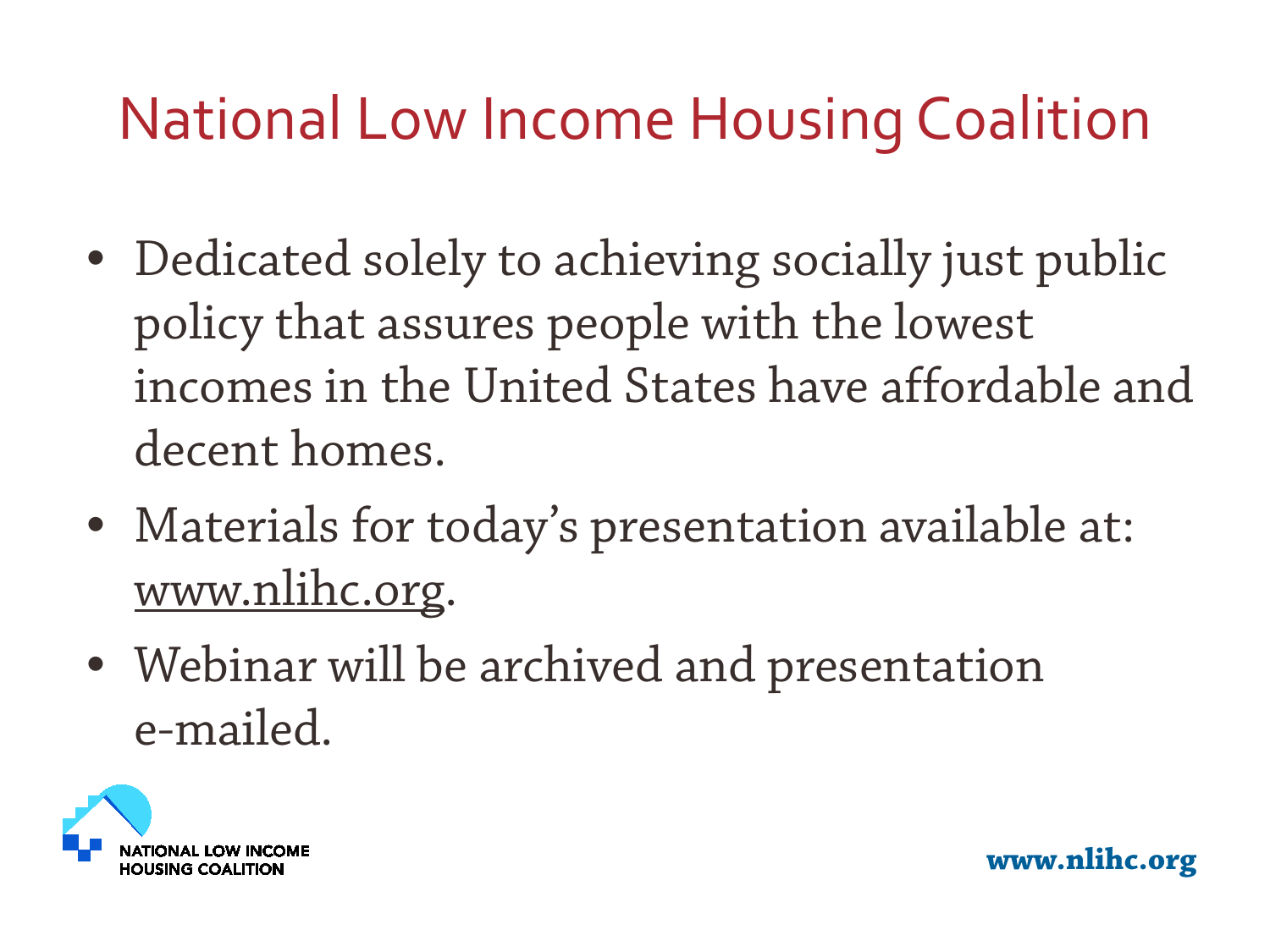## Overview

- Why proposed regulation changes now?
- Key changes from NLIHC perspective.
- Questions and comments.

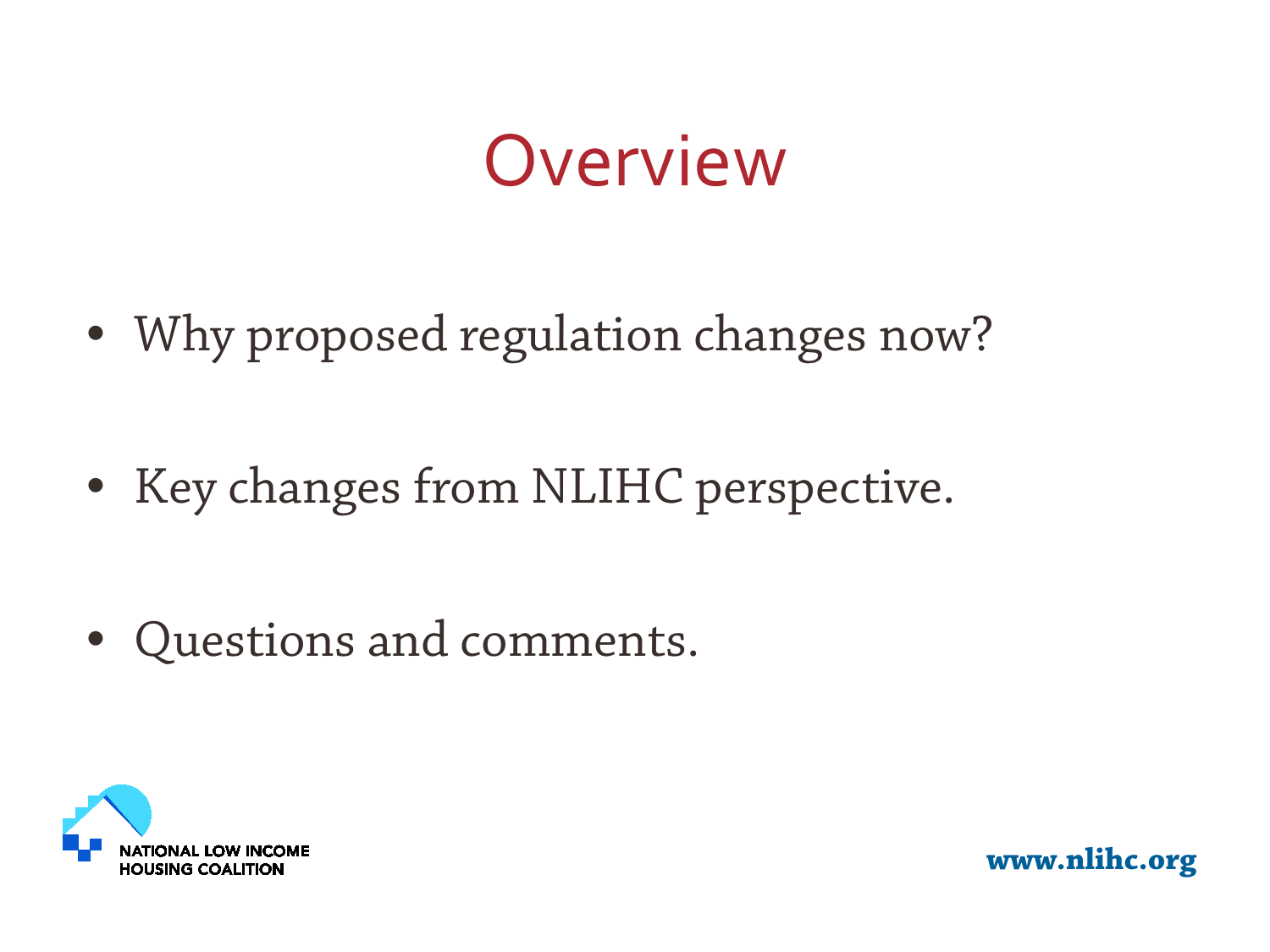# Areas of Proposed Change

- CHDOs
- Troubled Rental Projects
- Public Housing
- Tenant Protections and Selection
- Tenant-Based Rental Assistance (TBRA)
- Affirmative Marketing
- Eligible Activities
- Two Rental Property Provisions
- ConPlan
- Disasters
- Enhanced Performance
- Quality Assurance
- Homeownership
- Property Standards

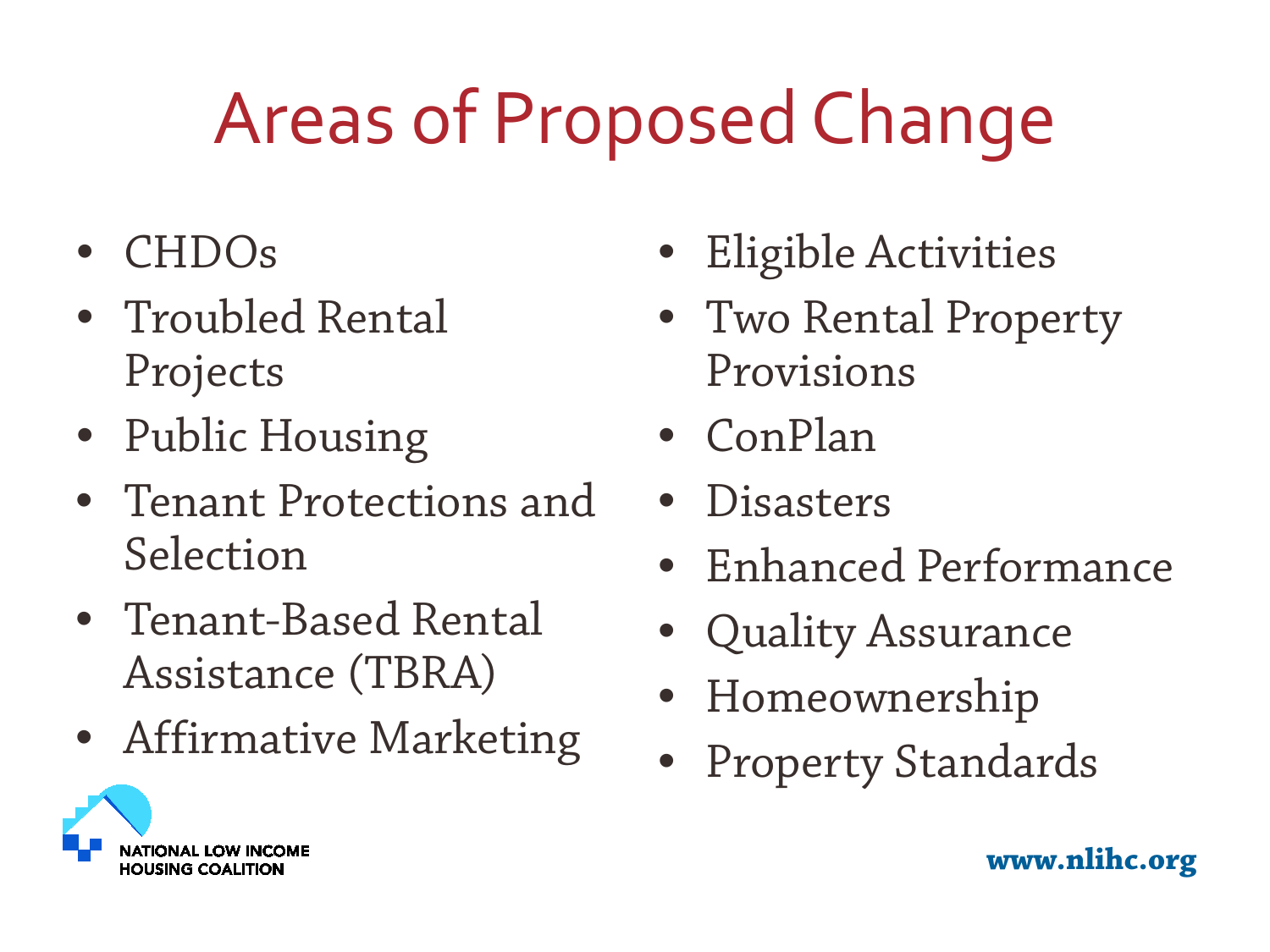#### Community Housing Development Organizations (CHDOs)

- Require HUD to reduce/recapture CHDO funds not spent within five years.  $[§92.500(d)(1)(C)]$
- Require jurisdiction to certify that organization meets CHDO definition, and document capacity each time CHDO funds are committed to it. [§92.300(a)]
- Require CHDOs to have paid employees with housing development experience (not allow use of consultants to show CHDO has capacity). [§92.2, CHDO definition, paragraph (9)]
	- FY12 Appropriations Act requires a CHDO to "demonstrate" that it has staff with "demonstrated development experience".

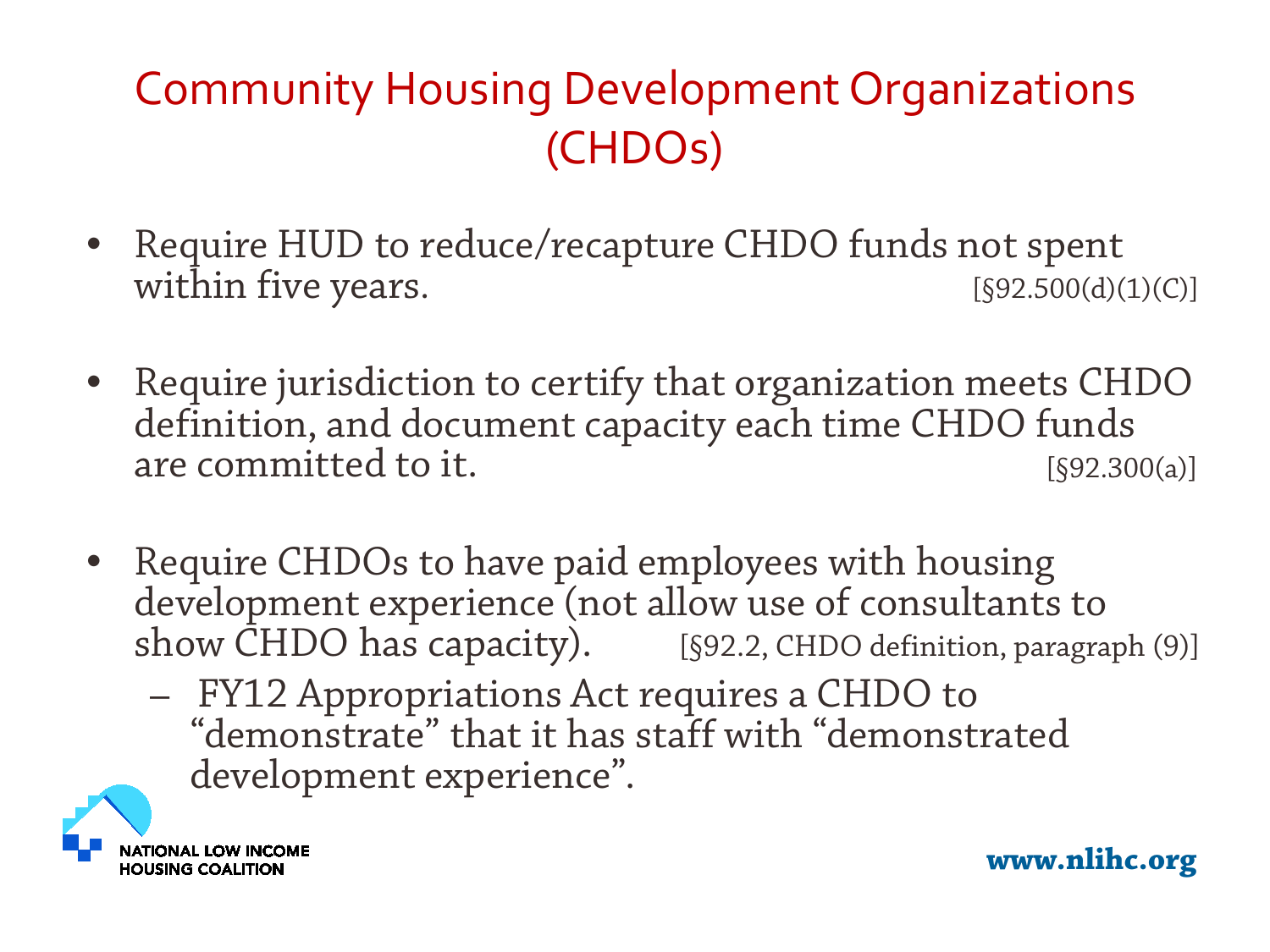# Troubled HOME Rental Projects

- To preserve financially troubled rental projects, allow additional HOME funds in the project.
	- Could be used for recapitalization of project reserves and/or rehab.
	- HUD "may" (not "must") extend affordability period. [§92.210(b)]

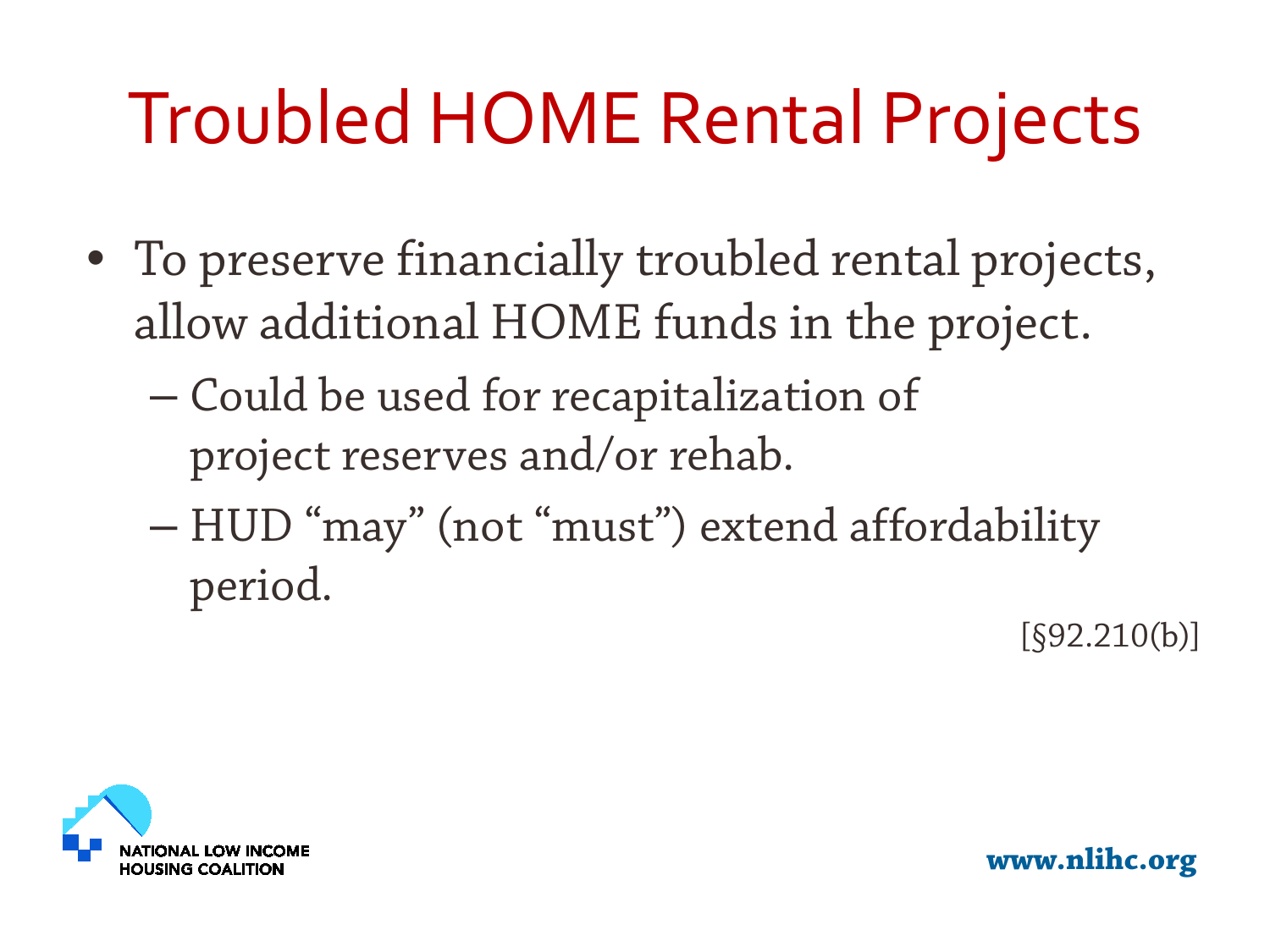# HOME and Public Housing

- Allow HOME to develop HOPE VI units, if no public housing Capital Funds are used.
	- HOME/HOPE VI units could get public housing Operating Fund.
	- HOME/HOPE VI units could get Capital Funds for modernization and rehab in future years.<br>[§92.213]

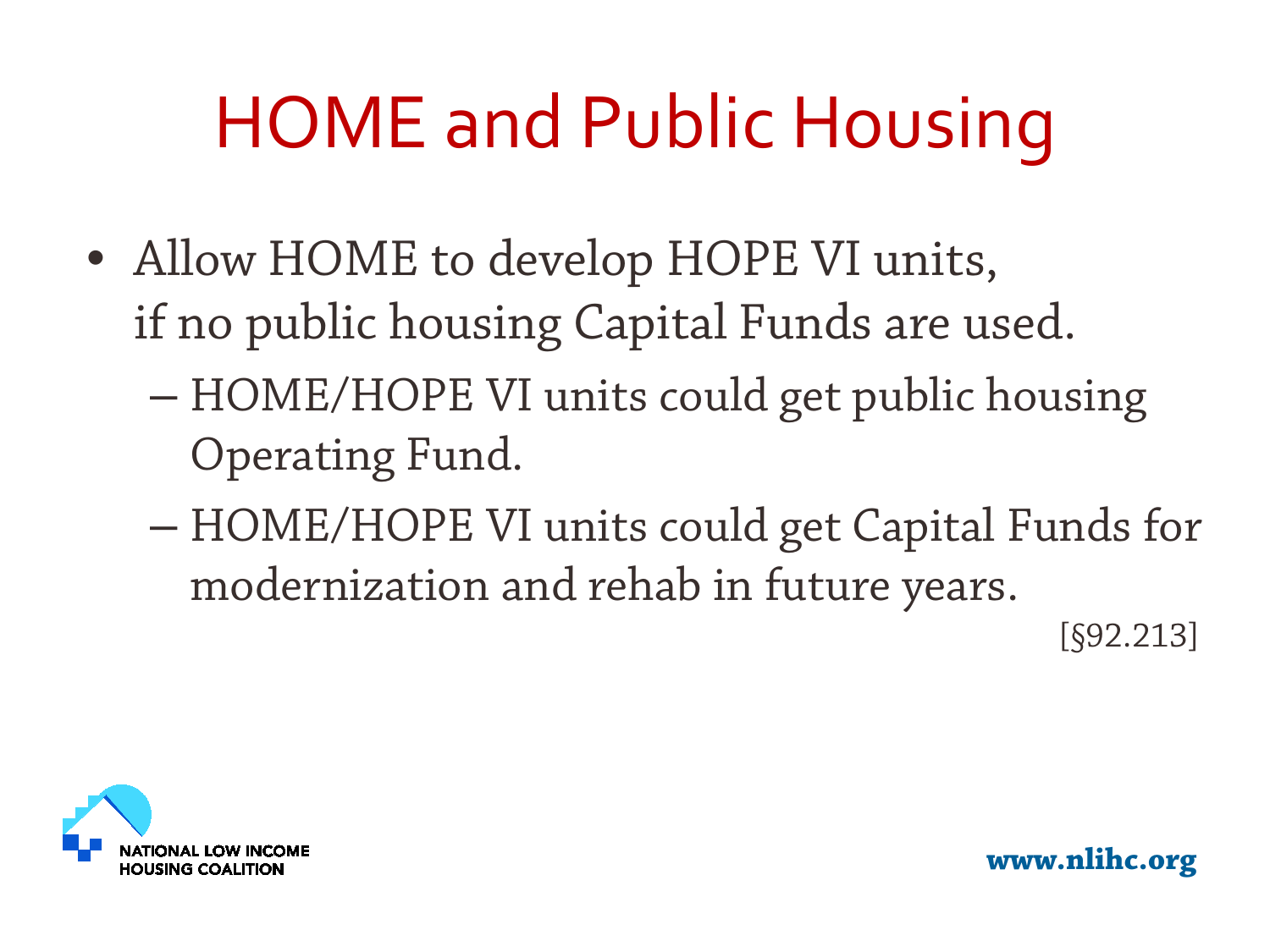### Tenant Protections and Selection Part 1

- Require lease for all rental units and units rented by HOME tenant-based rental assistance (TBRA) recipients. [§92.253(a)]
- Supportive services cannot be mandatory.  $[§ 92.253(b)(9)]$
- Prohibit owners from charging tenants certain fees (origination, parking, and laundry room<br>access).  $[$92.504(c)(3)(xi) \& 214$  $[§92.504(c)(3)(xi)8214(b)(2)]$

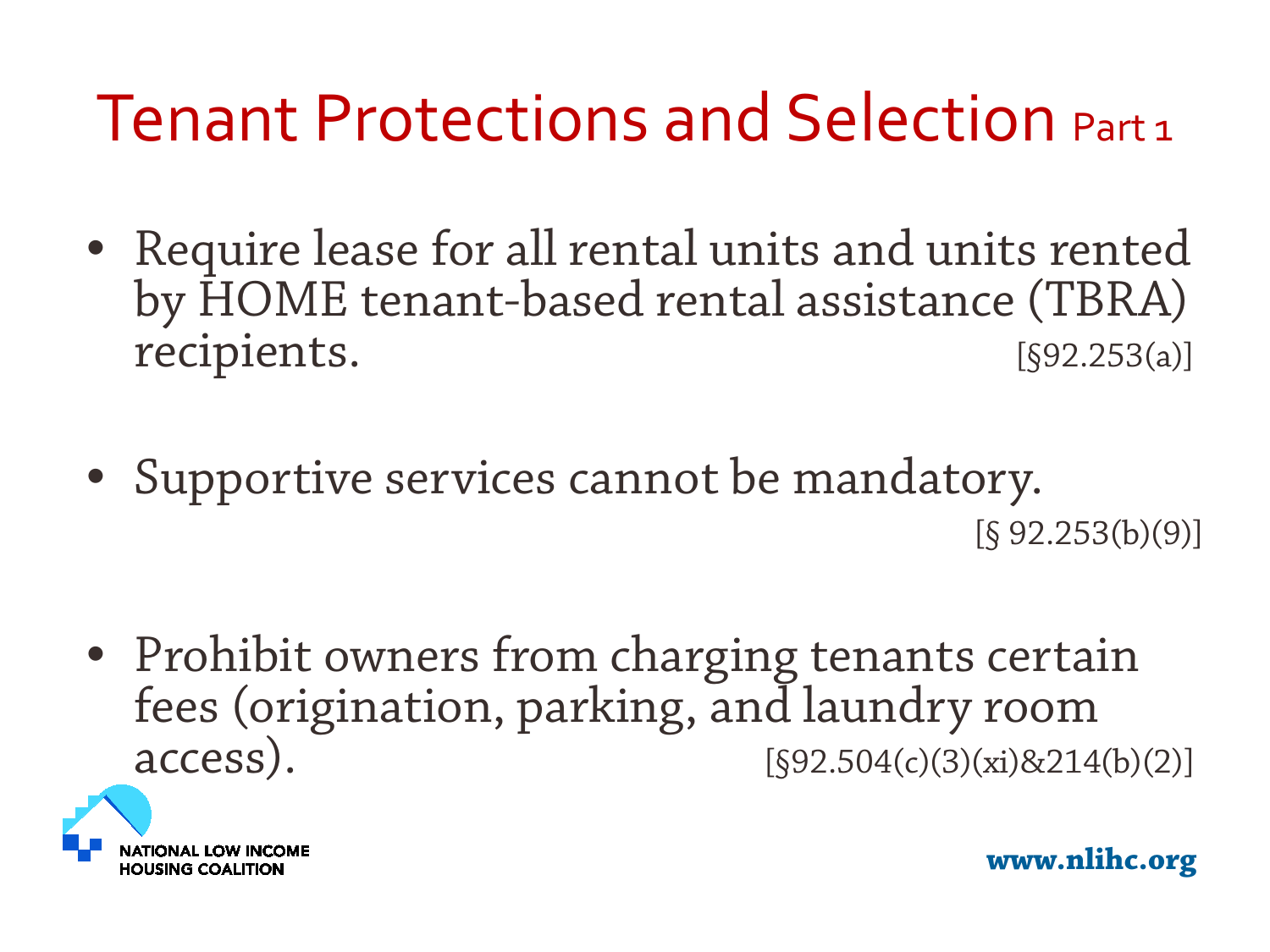### Tenant Protections and Selection Part 2

- Prohibit jurisdictions and subrecipients getting HOME from their state to impose fees on beneficiaries to cover administrative costs (construction management,<br>underwriting, etc.). [SS92.206(d)(6),207(b),  $[§§92.206(d)(6), 207(b), 8214(b)(1)]$
- Owners must comply with jurisdiction's affirmative marketing requirements. [§92.253(d)]
- Not a "protection": Allow tenant's failure to follow a transitional housing services plan as reason for terminating tenancy/refusing to renew tenancy.

 $[§92.253(c)]$ 

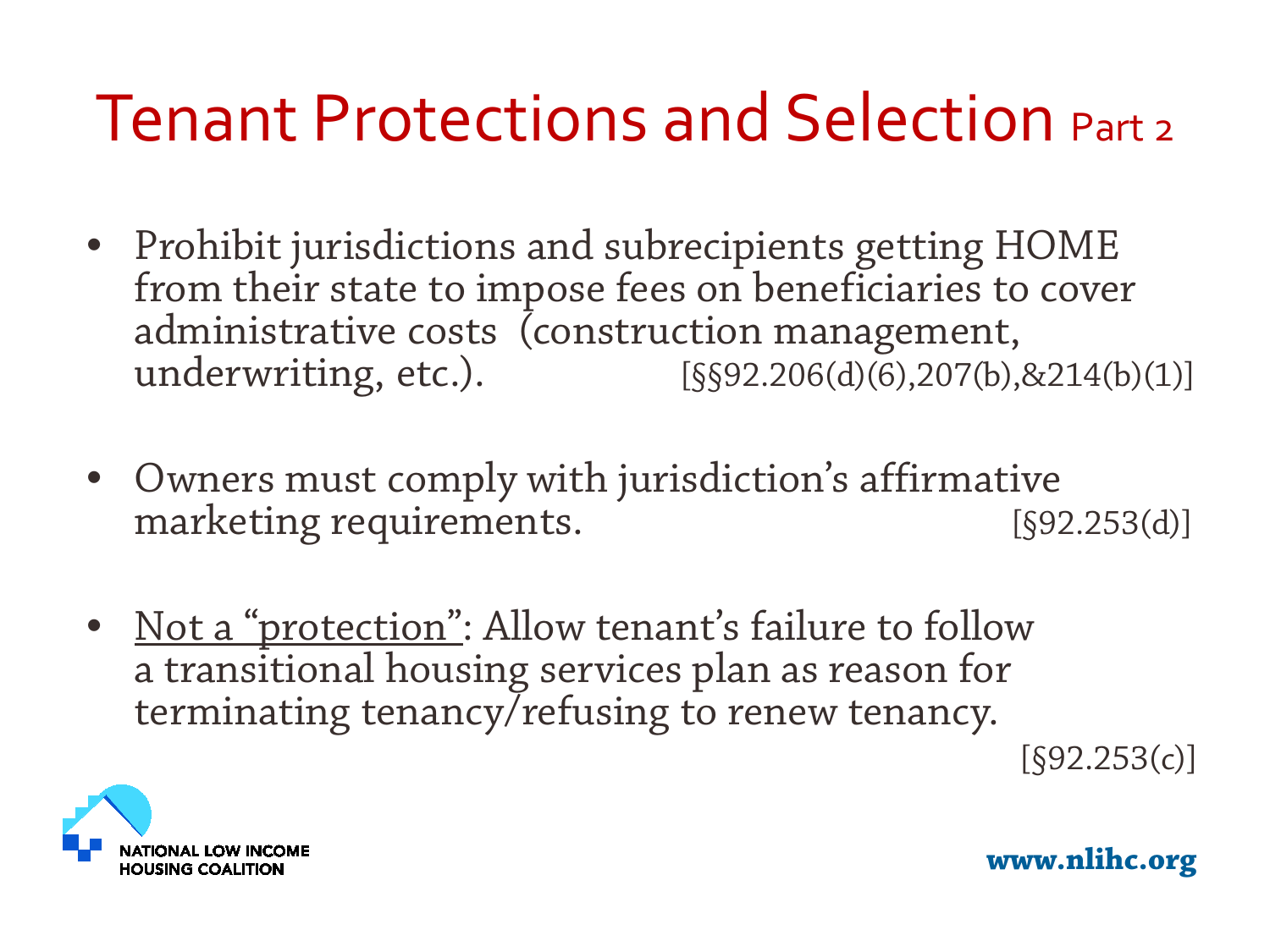## Tenant-Based Rental Assistance (TBRA)

- Allow TBRA program requiring households to participate in a self-sufficiency program.
	- Could not terminate TBRA if household fails to continue participation in self-sufficiency, but TBRA renewal could be denied.
	- People with disabilities may not be required to participate in medical or disability-related services as part of a self-sufficiency program.<br>[§92.209(c)(2)(iii)]

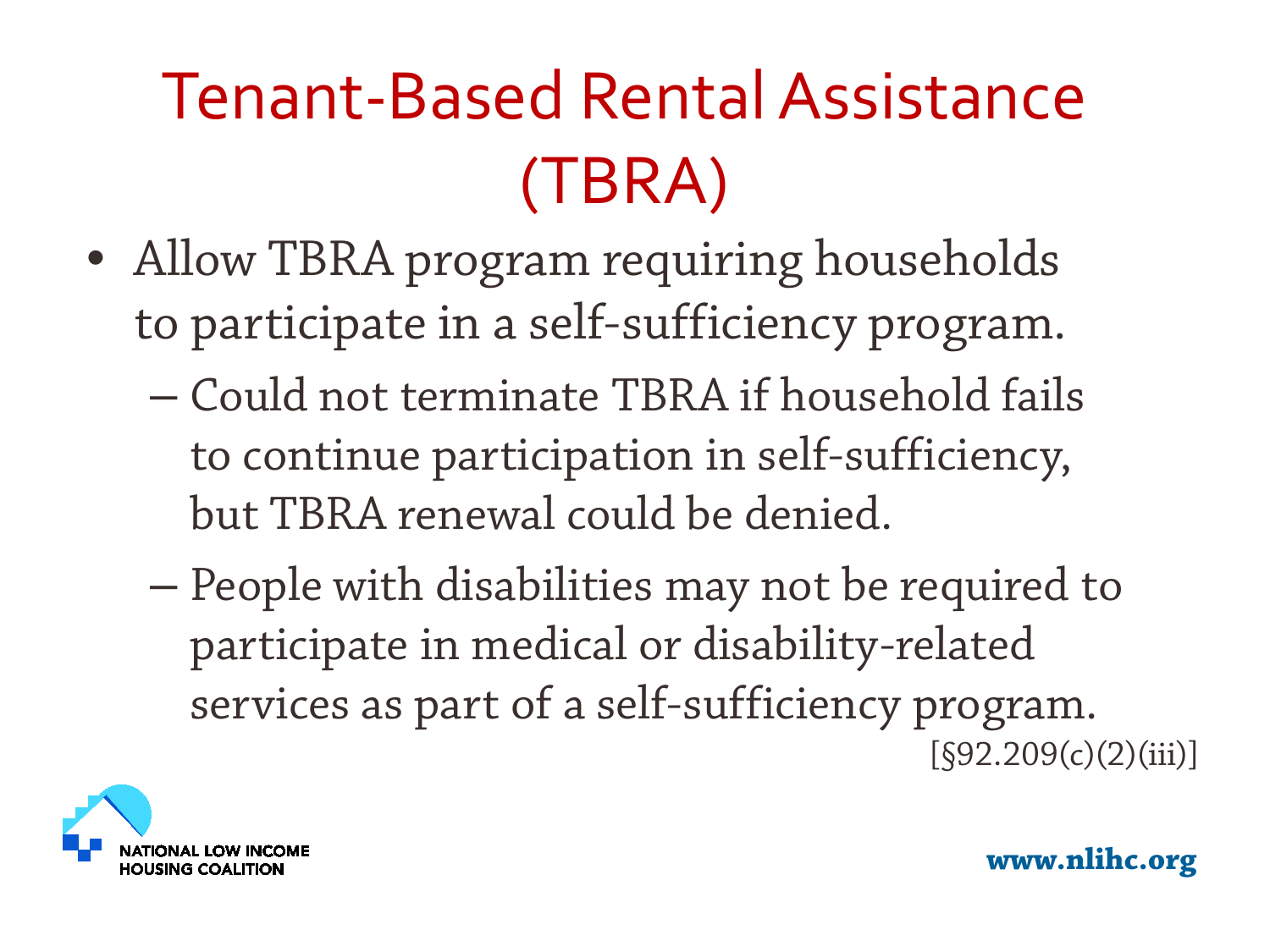# Affirmative Marketing

• Delete language exempting jurisdiction from affirmative marketing procedures for households with TBRA or vouchers.  $[§92.351(a)(2)]$ 

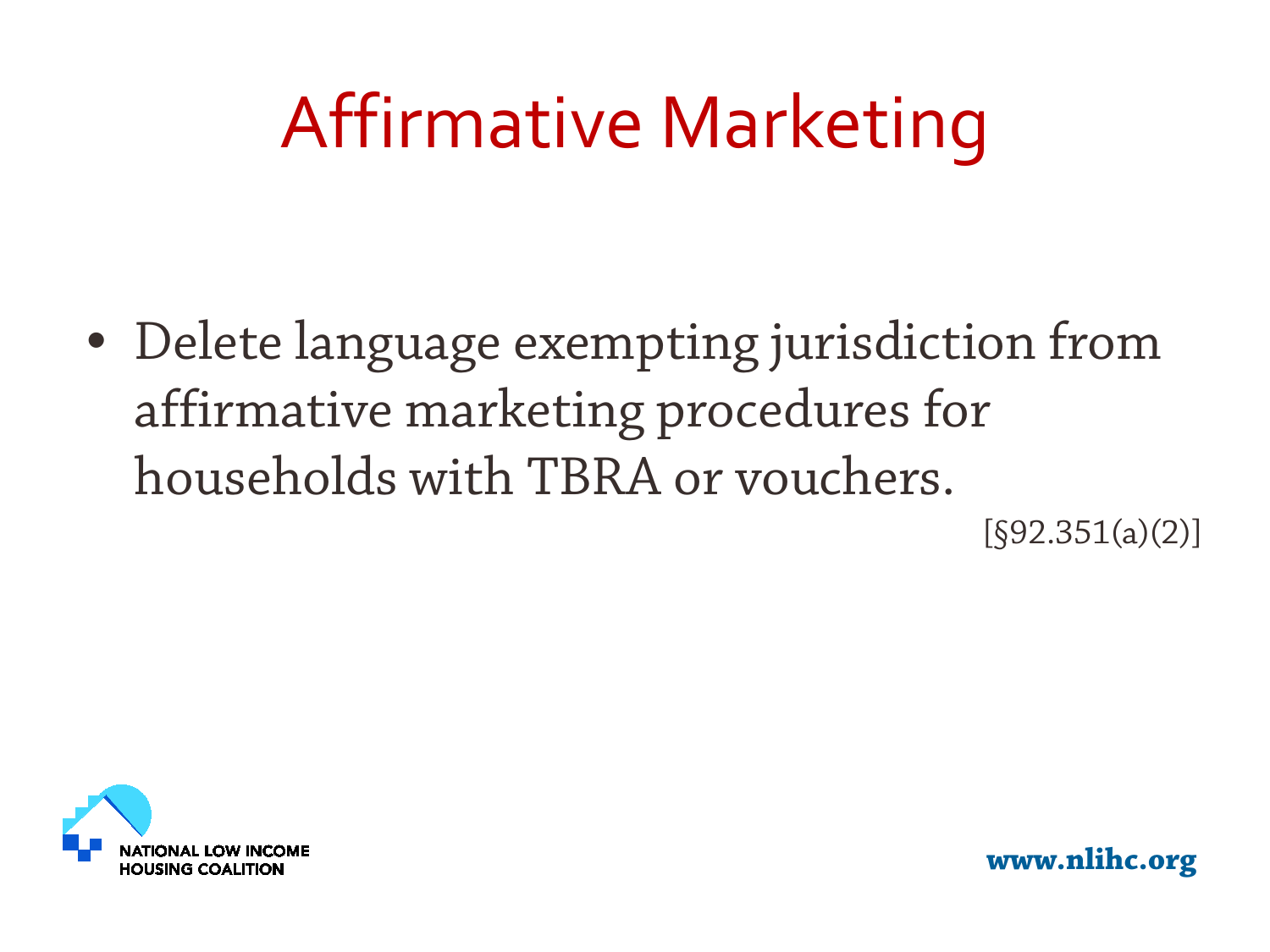# Eligible Activities

Predevelopment Costs

• Architectural, engineering, other professional services costs incurred not more than 18 months before HOME is committed could be paid for.<br>[§92.206(d)(1)]

#### Fees

• Allow jurisdiction to charge fees to rental project owners to cover jurisdiction's monitoring costs during affordability period.<br>
[§92.214(b)(1)(i)]

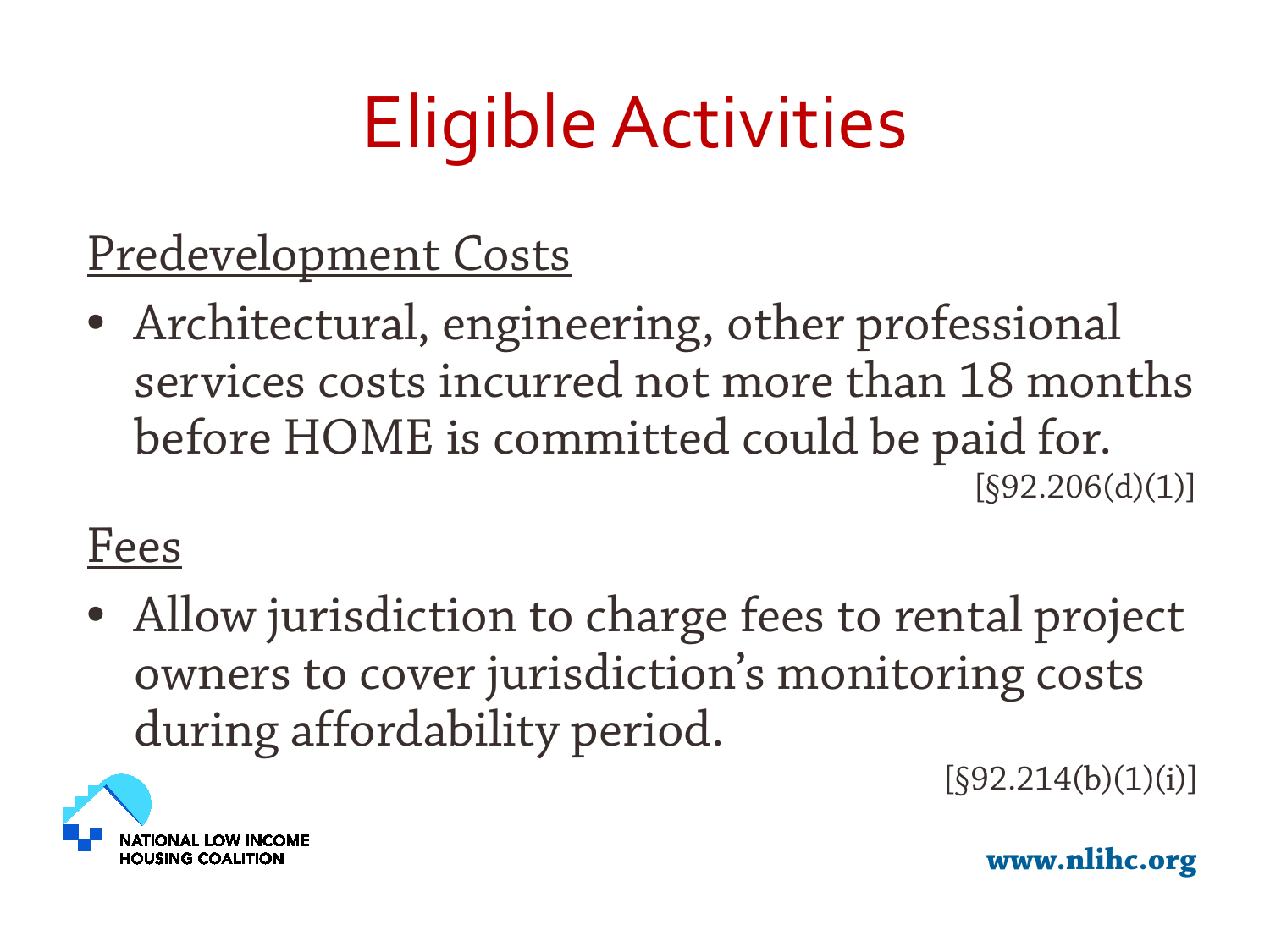### Rental Property Provisions part 1

#### Utility Schedule

- Require jurisdiction to annually update maximum monthly utility allowances.
- Require jurisdiction to use HUD Utility Schedule Model, or determine utility allowances based on utility type.

 $[§92.252(d)]$ 

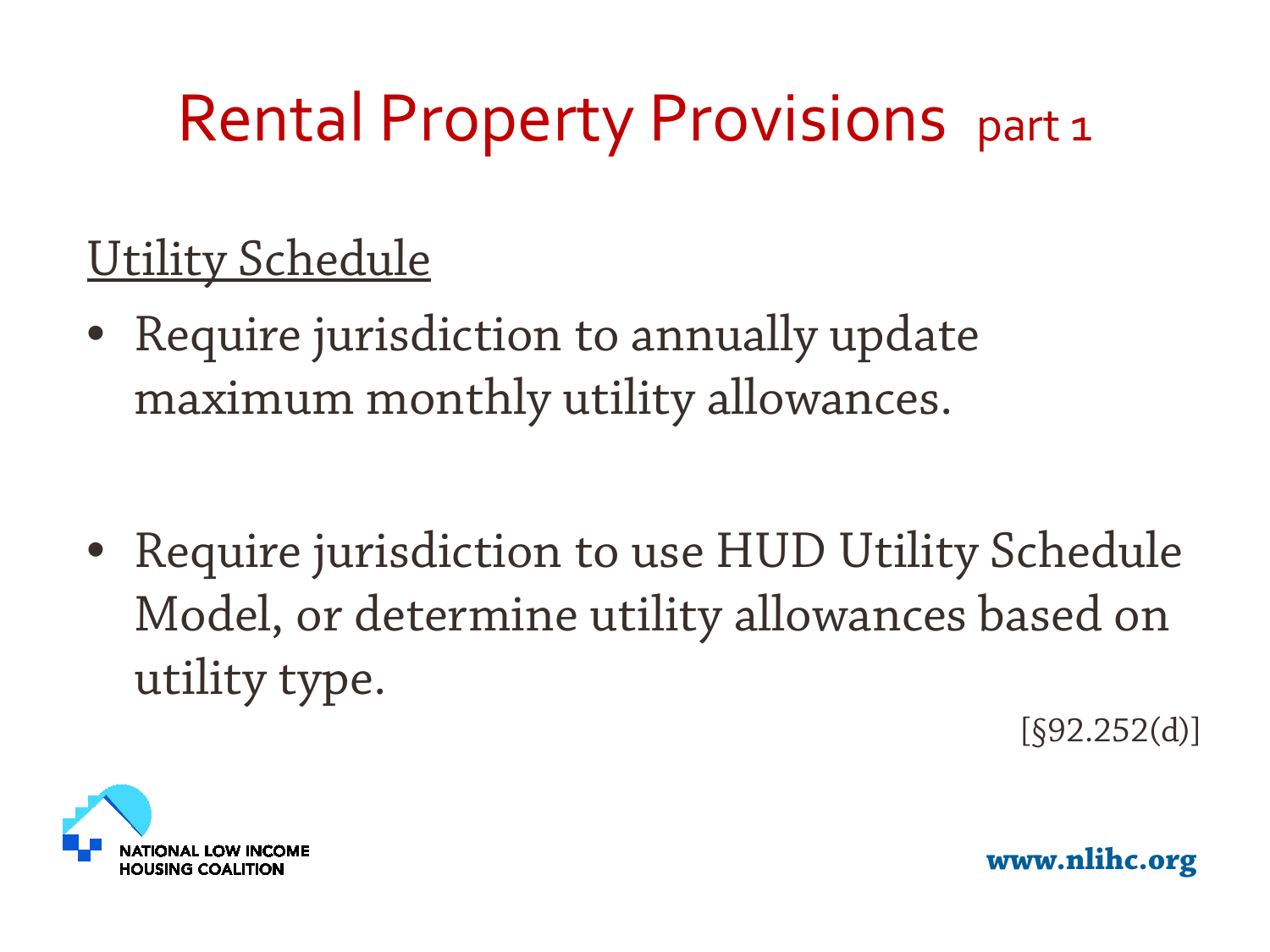# Rental Property Provisions part 2

Underwriting and Subsidy Layering Analysis

- Require analysis of project's financial viability over affordability period based on reasonable return on investment not exceeding jurisdiction's guidelines, which must require jurisdiction to:
	- Examine sources and uses of funds, determine costs are reasonable.
	- Assess neighborhood market conditions, developer's experience and financial capacity, and solidity of financial commitment. [§92.250(b)]

- FY12 Appropriations Act requires jurisdiction to certify that, for each project, it has:
	- Conducted underwriting review.
	- Assessed developer capacity and financial soundness.
	- Assessed neighborhood market conditions to ensure need for each project.

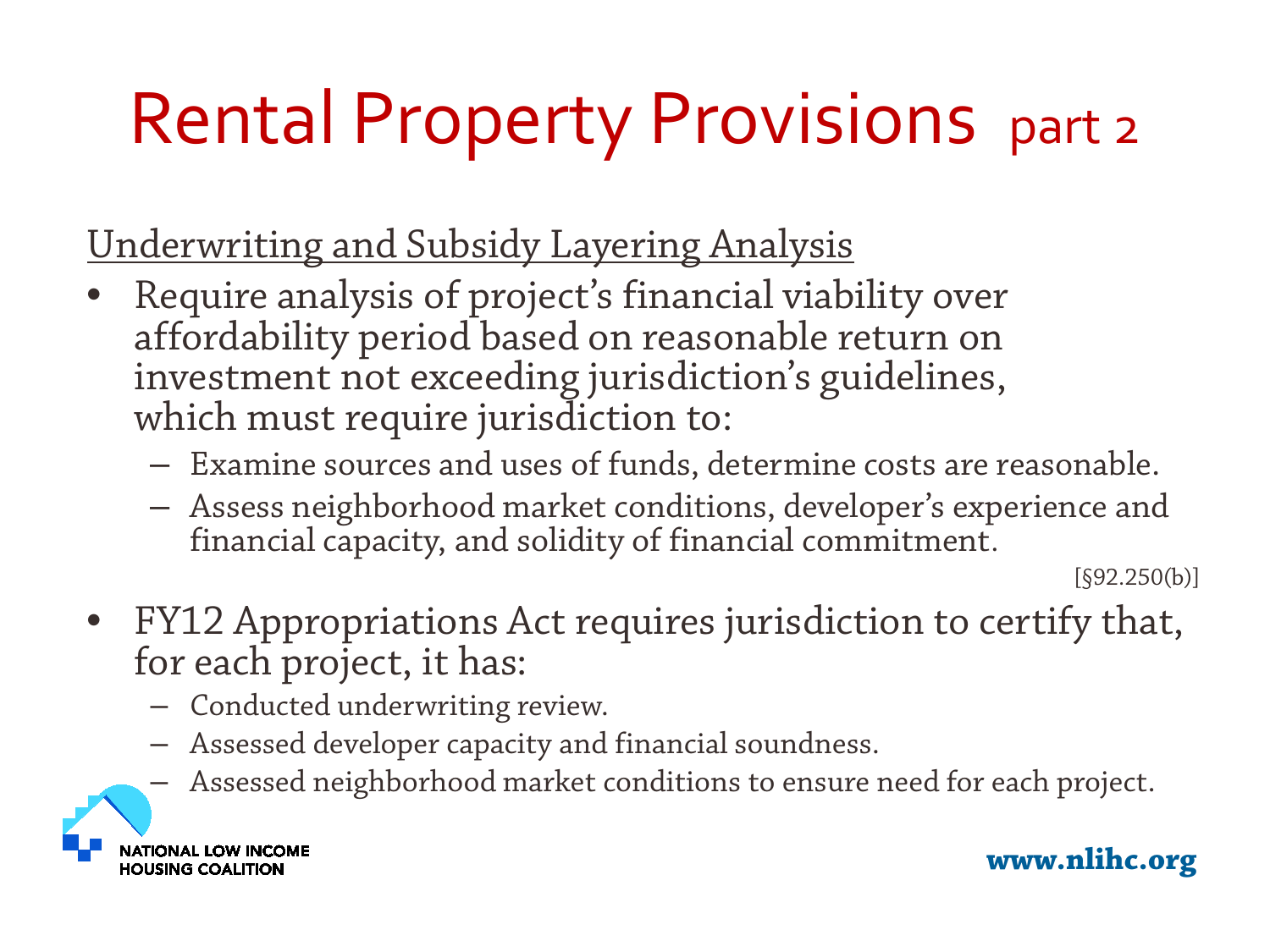# HOME Changes to Consolidated Plan Regulations

• Allow limiting beneficiaries or giving preference to a segment of the population, such as police, teachers, or artists.

 $[$ §92.209(c)(2)]

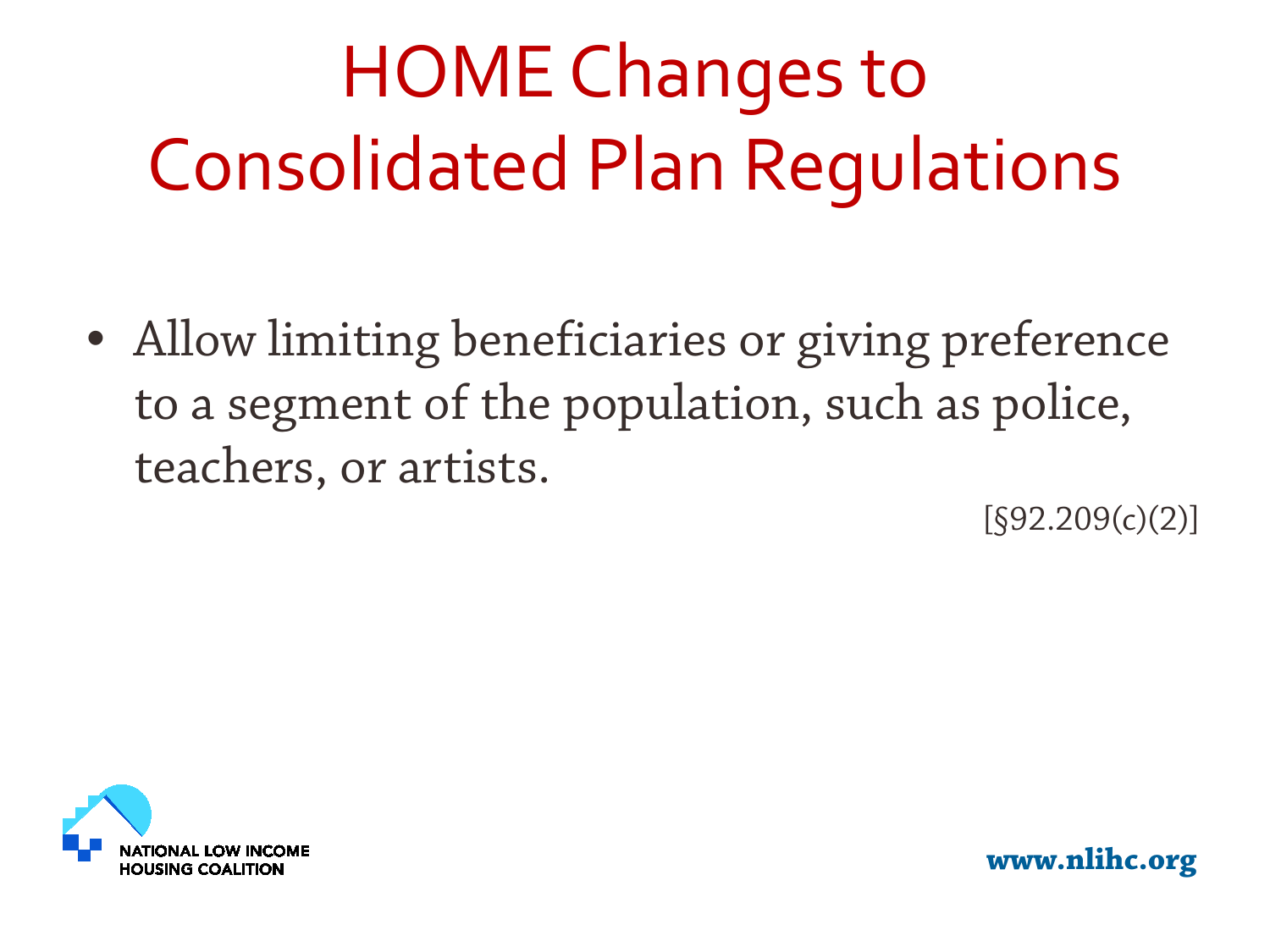## Disaster-Related Features

• Allow housing severely damaged and then demolished to be rebuilt as "reconstruction" on same lot if HOME committed within six months of damage.

 $[§92.2]$ 

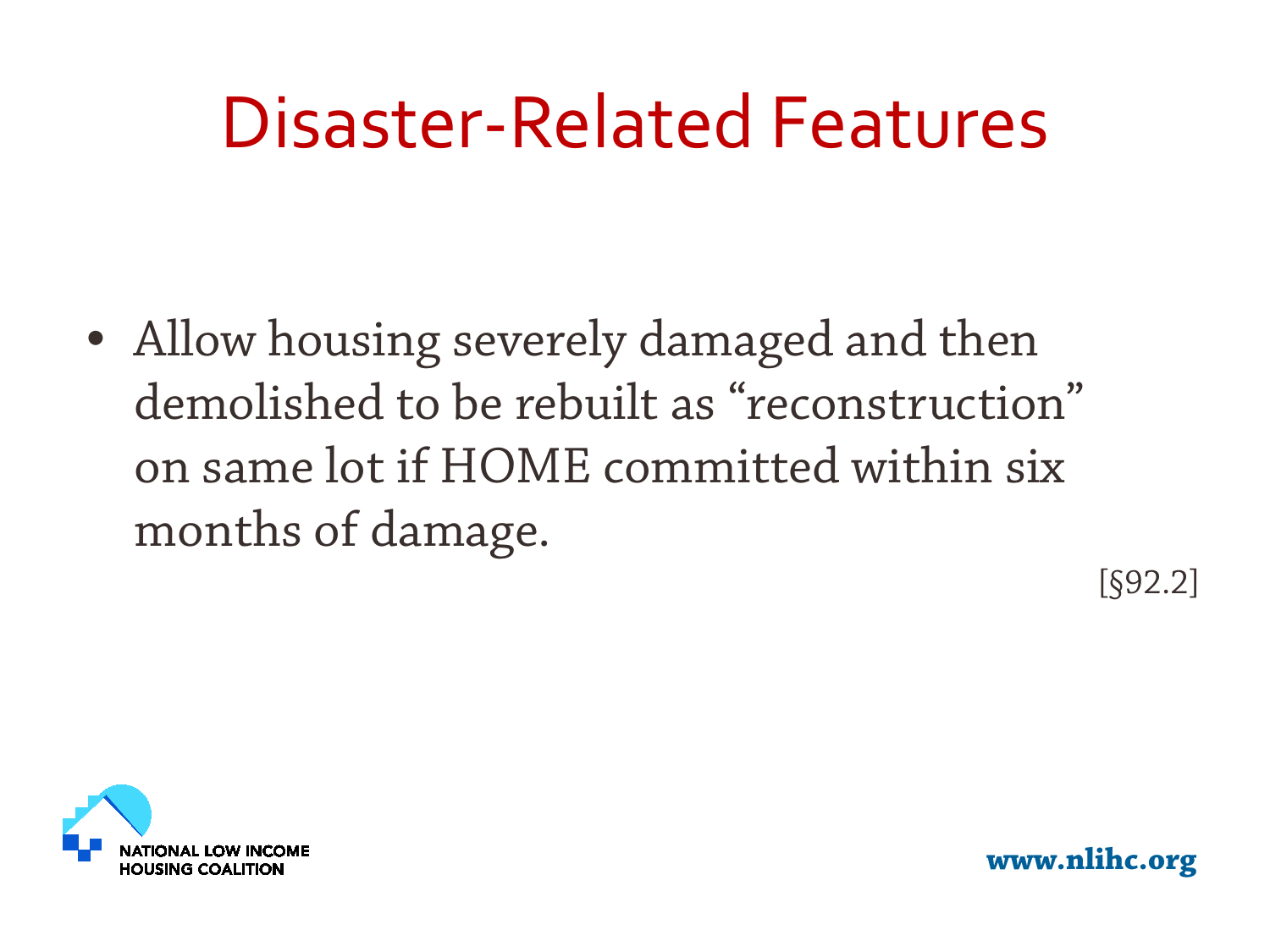## Enhanced/Timely Performance part 1

#### Project Completion

Rental projects are designated "completed" once construction/rehab completed, even if not fully occupied. [§92.2]

#### Leasing Up Rental Properties

- If multifamily housing is not occupied by eligible tenants within specified period after completion, jurisdiction must submit marketing information.
- Require HOME repayment for any unit not rented to eligible tenant 18 months after completion.<br>[§92.252]

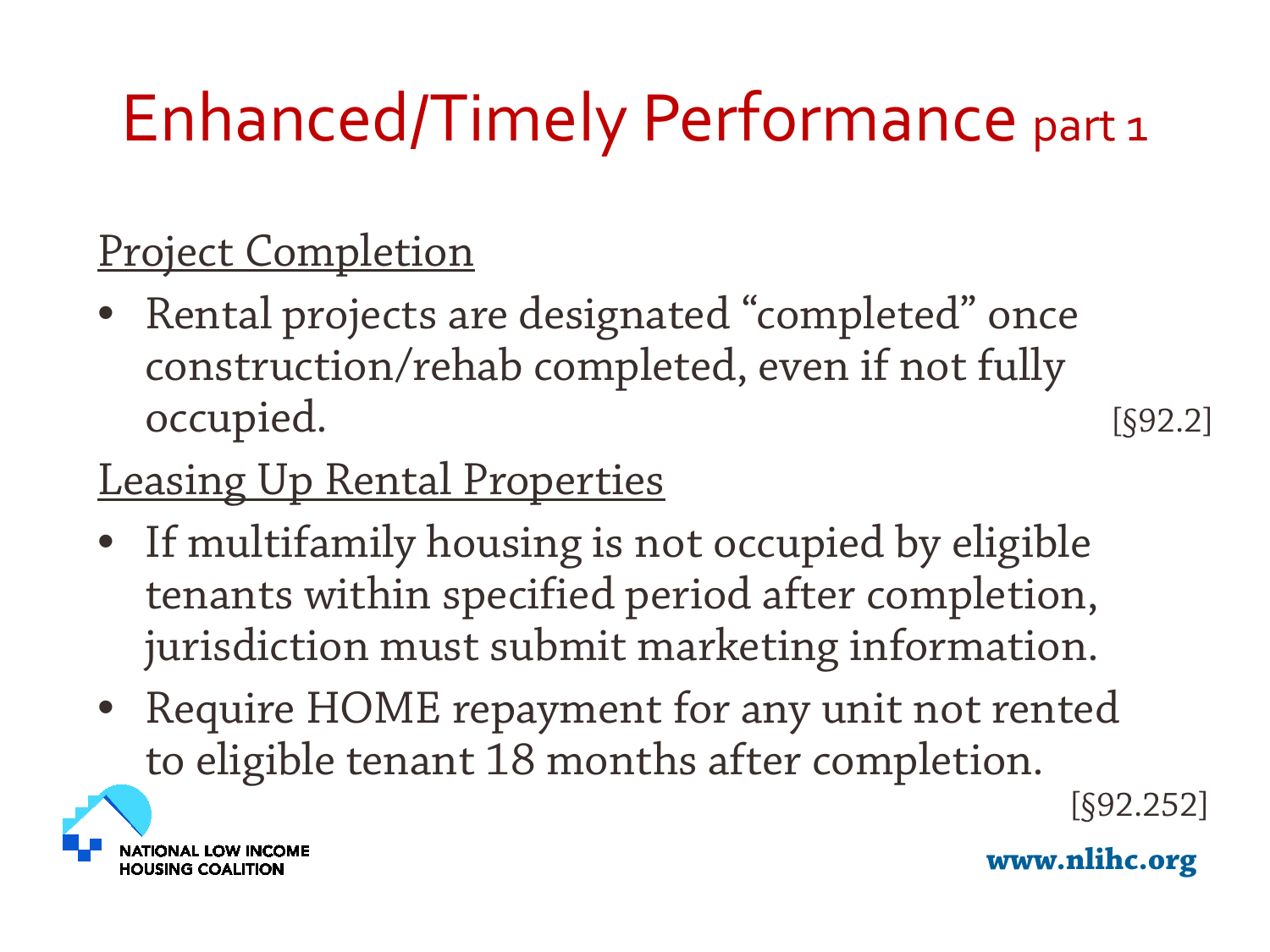## Enhanced/Timely Performance part 2

#### Project Termination

- Project not meeting "affordable housing" requirements must be terminated, and HOME must be returned to jurisdiction's HOME account. [§92.205(e)(1)]
- Project not completed within four years of commitment is deemed terminated, and HOME must be returned to jurisdiction's HOME account.
	- May request 12-month extension by providing: project status, steps to overcome obstacles, proof of adequate funding, and schedule for completion. [§92.205(e)(2)]
	- FY12 Appropriations Act requires repayment if project not completed within four years of commitment. HUD may extend one year if failure to complete is beyond jurisdiction's control.

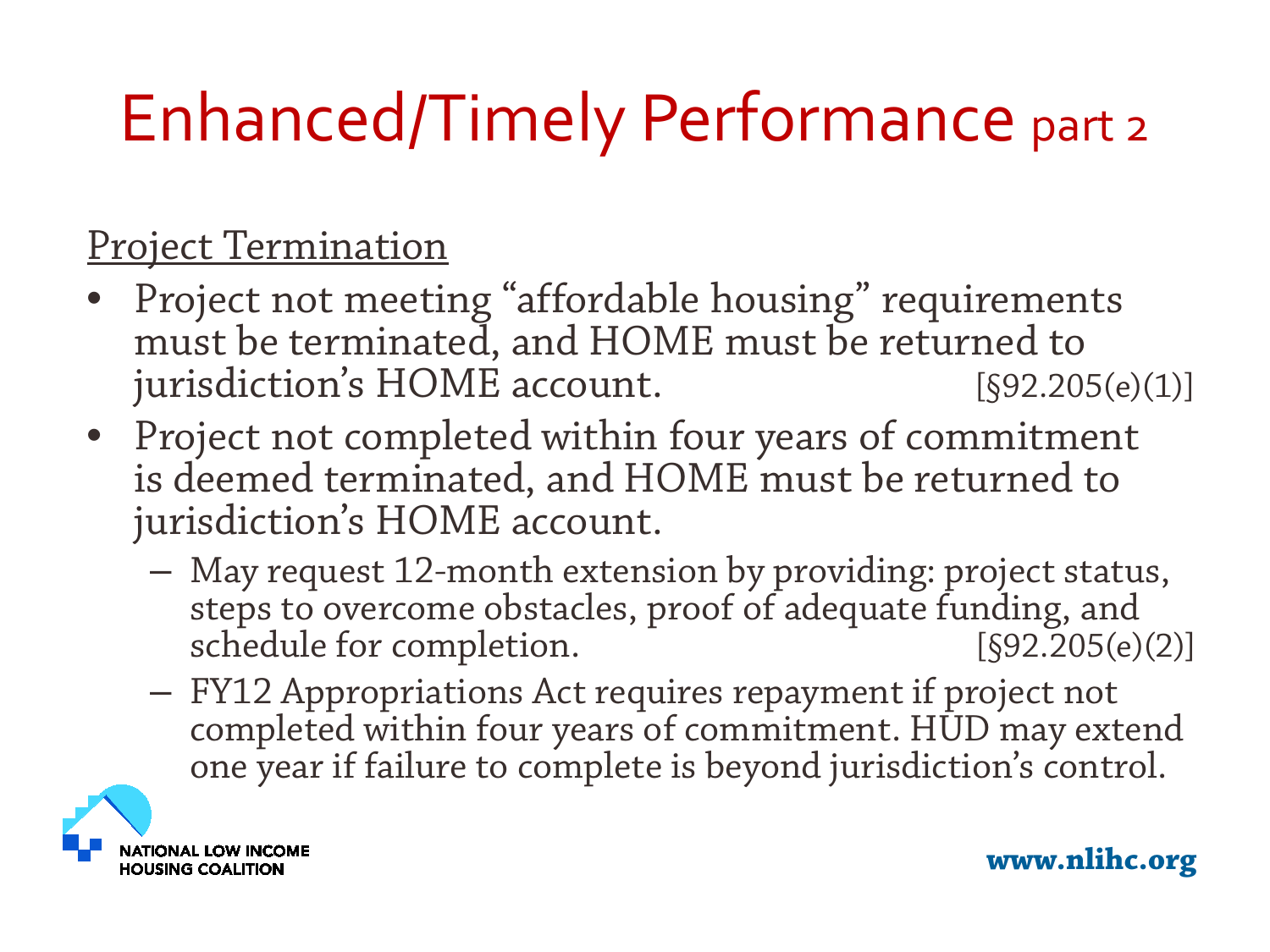## Enhanced/Timely Performance part 3

#### Financial Oversight

• Require jurisdiction to annually examine rental project's financial condition.

 $[§94.504(d)(2)]$ 

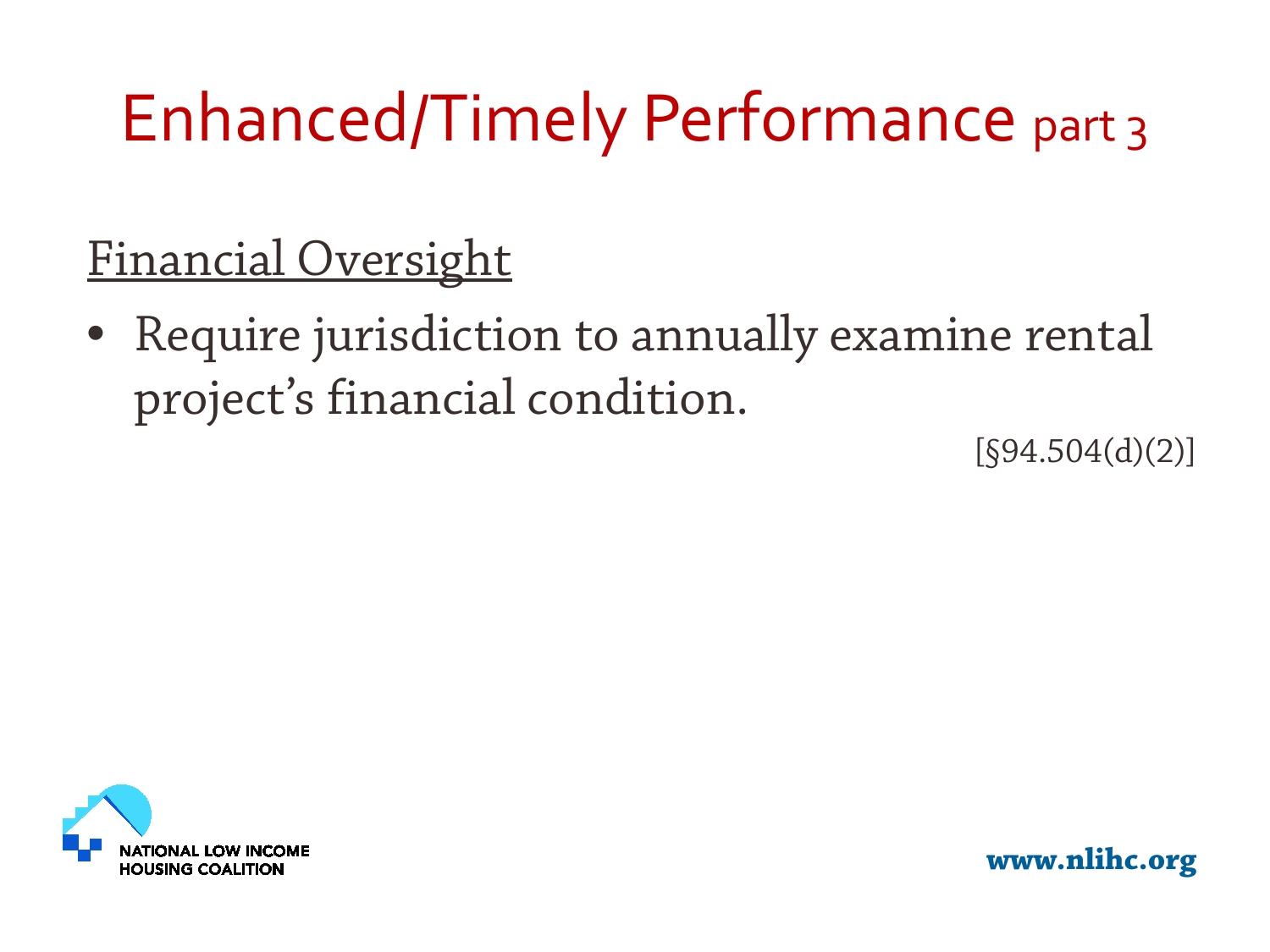# Quality Assurance

#### On-Site Inspections

- Reduced to every three years regardless of project size.
- If "observable deficiencies" found, must have follow up inspection within 12 months verifying deficiencies are corrected.
	- Health and safety deficiencies must be corrected  $immediately.$  [§94.504(d)(1)(ii)]

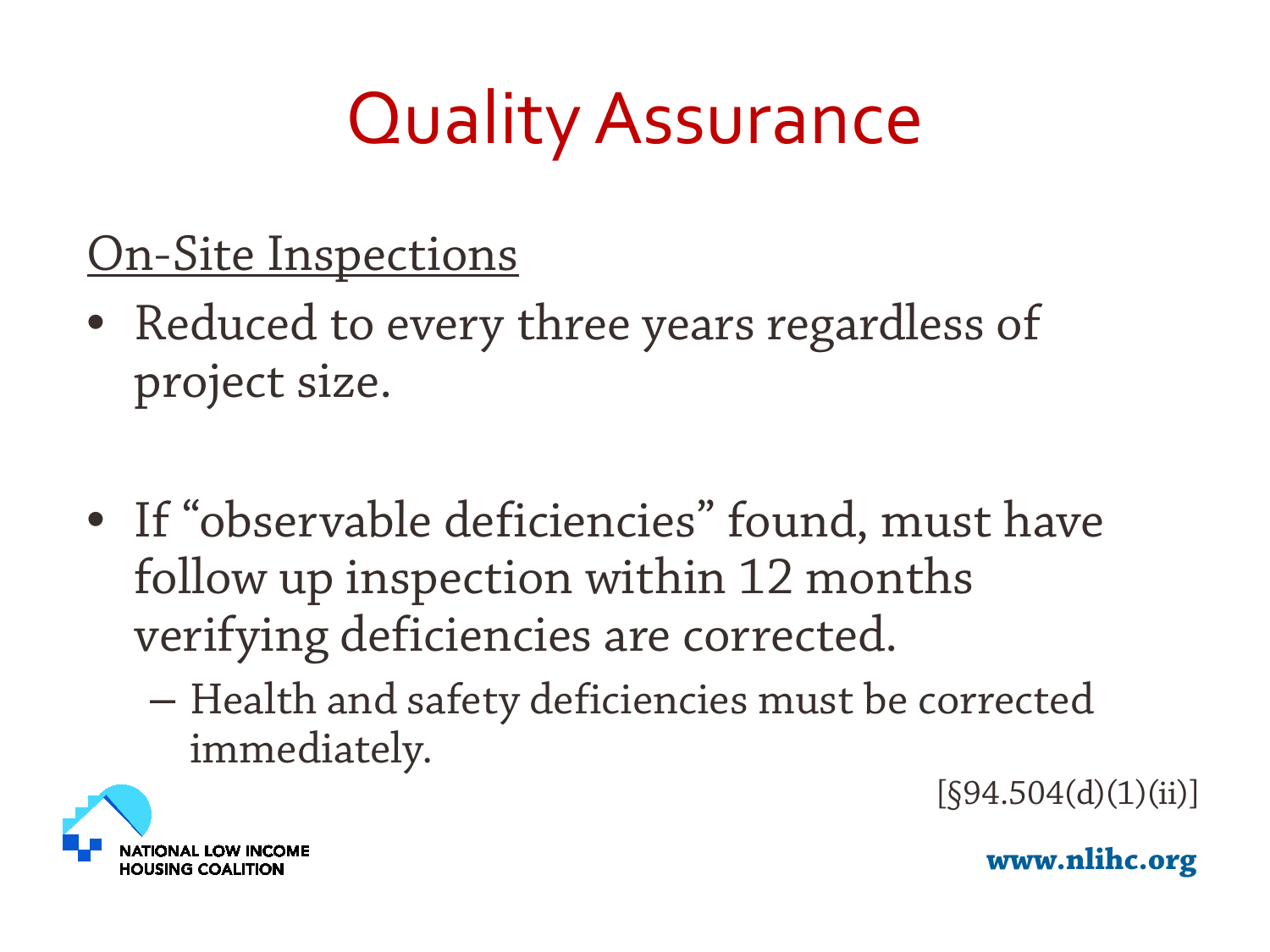## Homeowner Activities

• If homeowner unit not purchased within six months of completion, housing must be rented to eligible tenant. [§92.254(a)(3)]

• FY12 Appropriations Act requires homeownership unit not sold within six months of completion be rented.

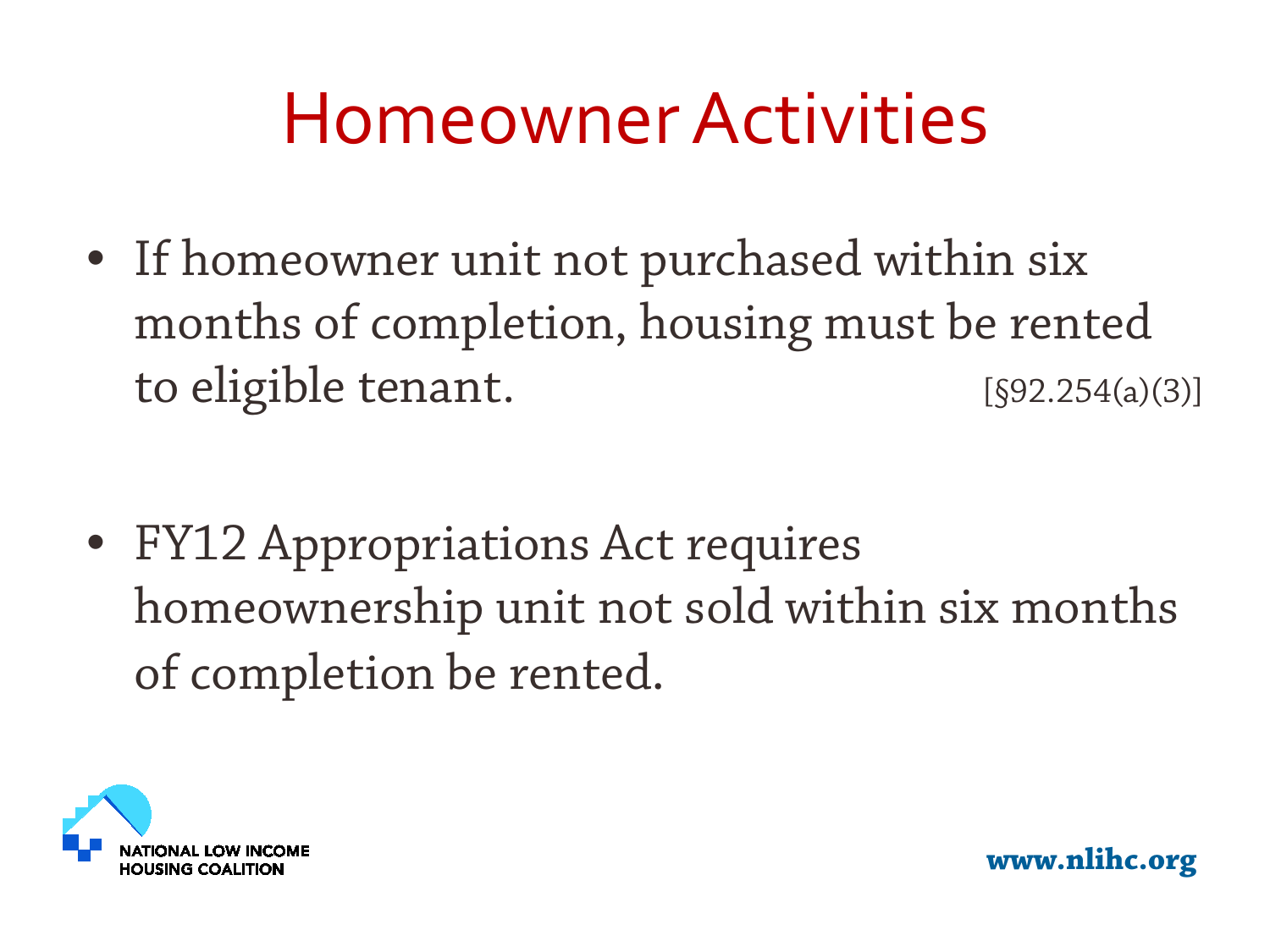# Property Standards

#### Rehabilitation

- Jurisdiction must require capital needs assessment for multifamily projects with 26 or more units.
- Major systems must have remaining useful life of 15 years for rental housing and 5 years for owneroccupied housing.<br>
[§ 92.251(b)]

#### Manufactured Housing

• Requires manufactured housing be on permanent foundation. [§92.251(e)]

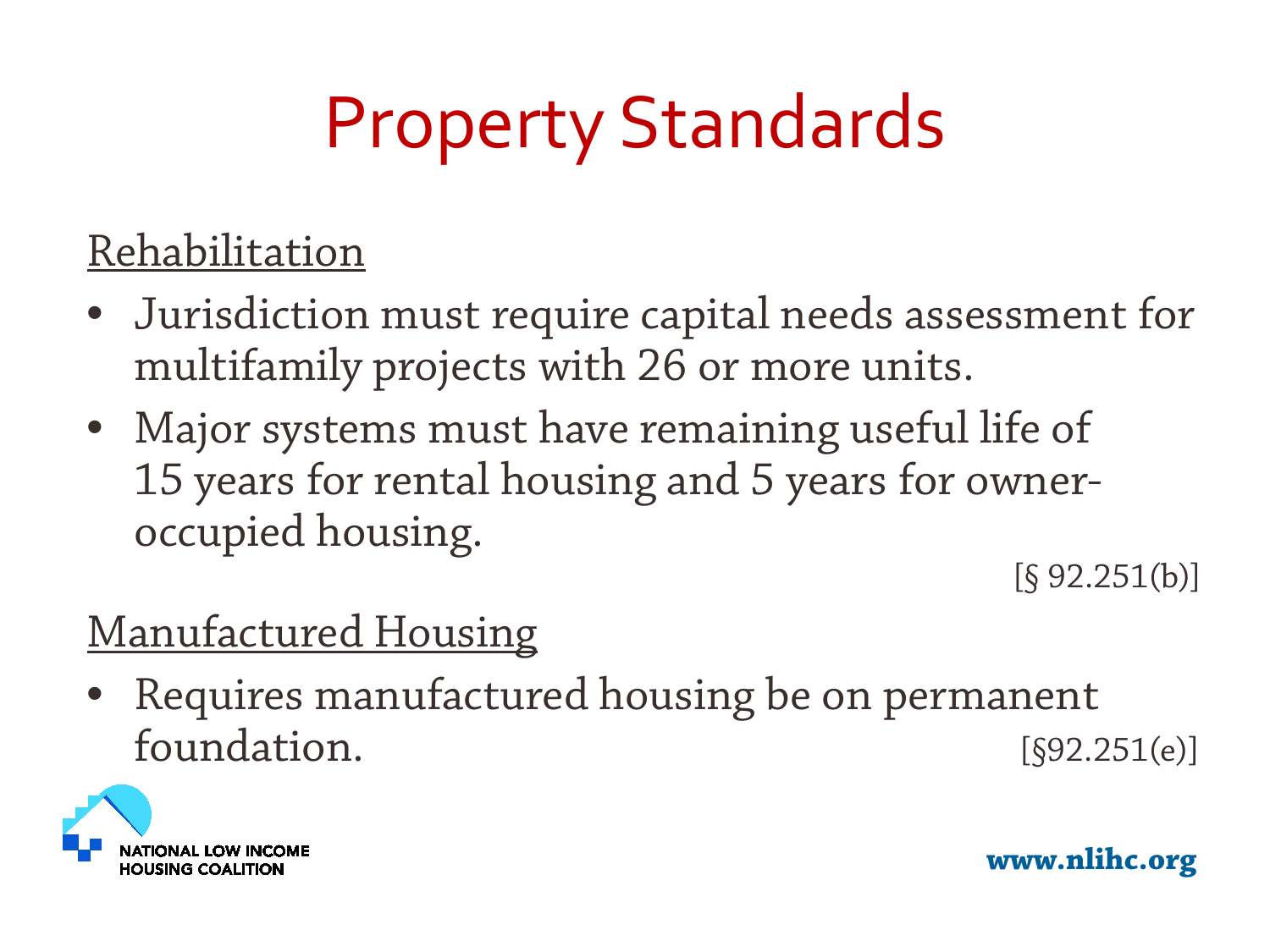### Send Comments to HUD

- Comments are due at HUD by February 14.
- It is best to send comments electronically if possible at [www.regulations.gov](http://www.regulations.gov/).
- Refer to Docket No. FR-5563-P-01 HOME Investment Partnership Program: Improving Performance and Accountability; and Updating Property Standards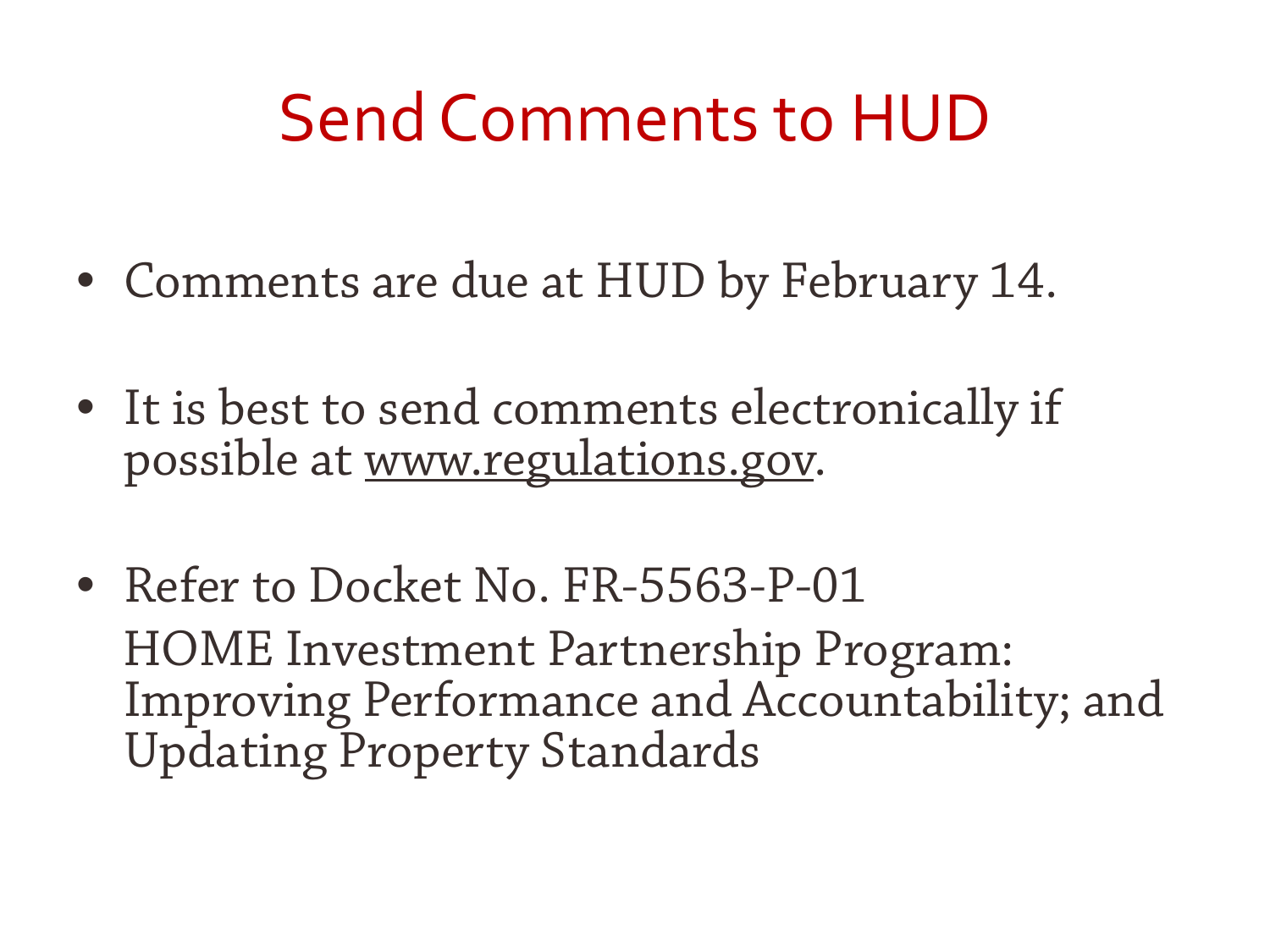## Additional Information

#### **NATIONAL LOW INCOME HOUSING COALITION**

Learn more about HOME and other programs and policies in NLIHC's *2011 Advocates' Guide*,

<http://www.nlihc.org/template/page.cfm?id=274>.

Become an NLIHC member, [www.nlihc.org/join.](http://www.nlihc.org/join)

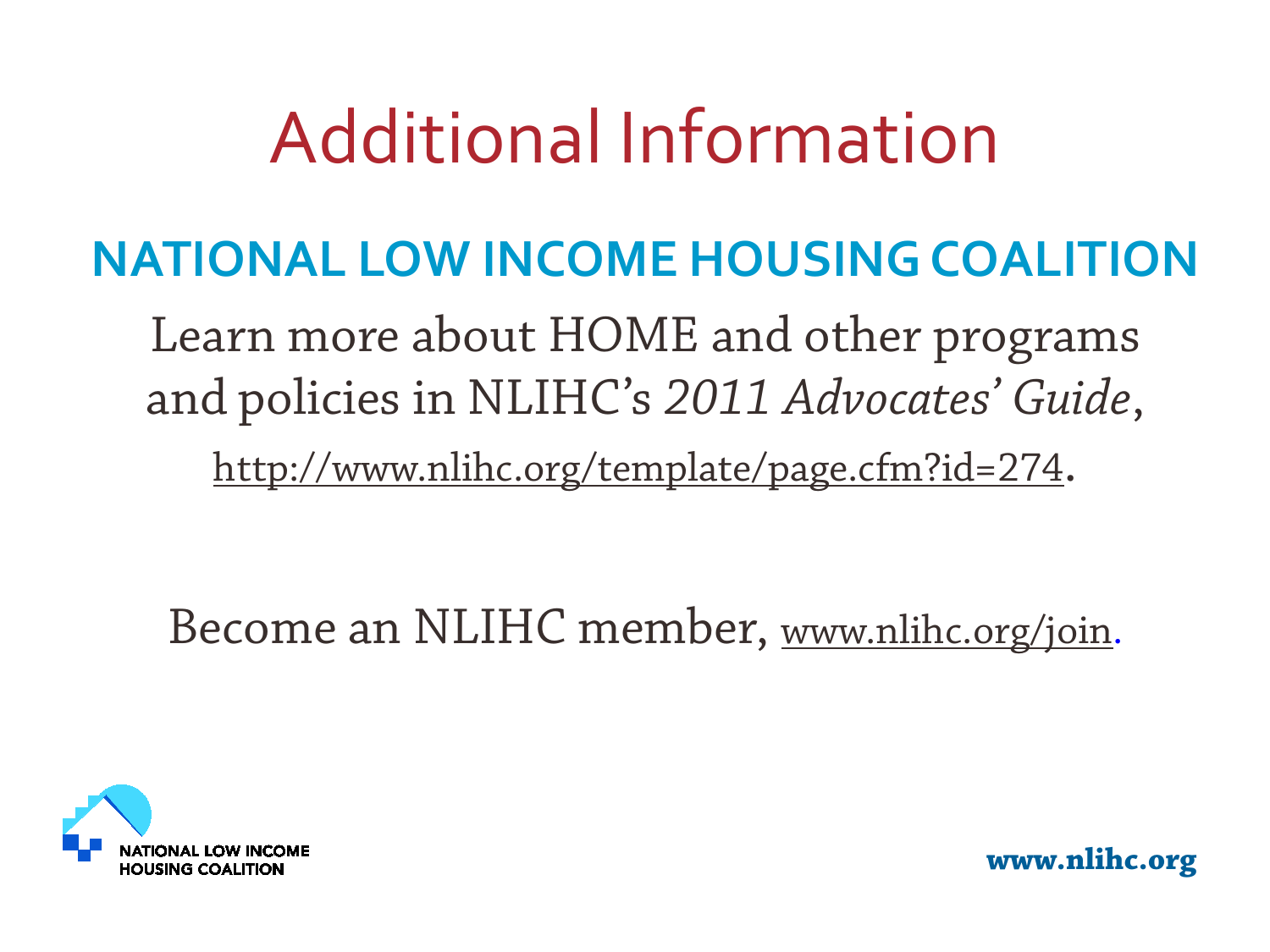## Contact NLIHC

Ed Gramlich ed@nlihc.org 202.662.1530 x 314